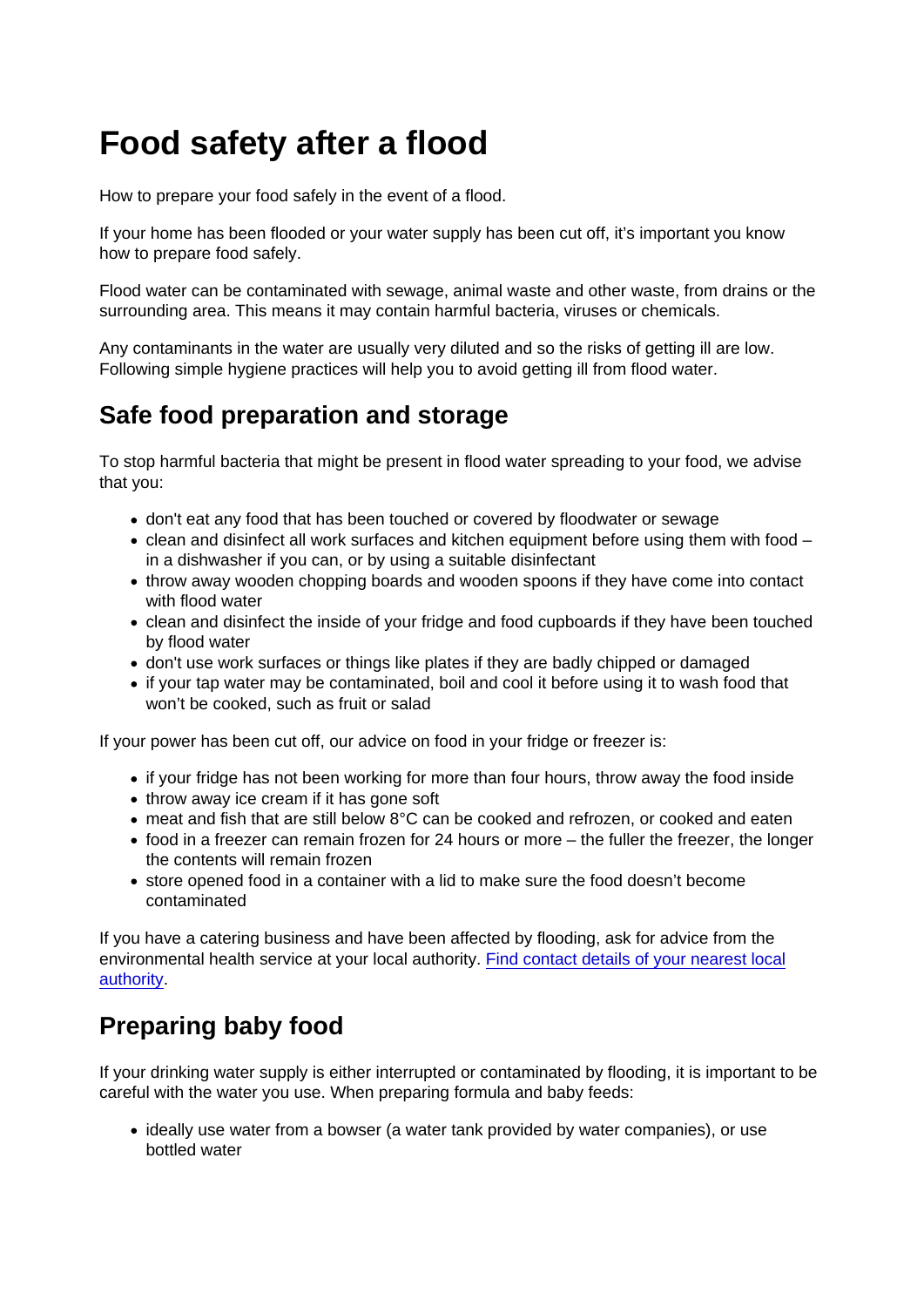- bring water to a 'rolling' boil and leave it covered to cool for no more than half an hour
- follow the manufacturer's instructions on making up the feed
- use cooled, boiled water for cooling the feed once it has been made up
- consider using ready-to-feed liquid formula instead

If there is no electricity or gas to allow boiling, bottled water can be used without boiling to prepare baby feeds. The prepared feed should then be used immediately.

Some bottled water labelled as 'natural mineral water' may have high levels of sodium or sulphate. When buying bottles of natural mineral water, look at the label and check that:

- the figure for sodium (or 'Na') is not higher than 200mg a litre
- the figure for sulphate ('SO' or 'SO4') is not higher than 250mg a litre

If it is, try to use another water. If no other water is available, then use this water for as short a time as possible.

Always wash your hands before preparing formula and before feeding an infant. You can use alcohol-based hand sanitizer for cleaning your hands if the water supply is limited.

Remember to clean feeding bottles with bottled, boiled, or treated water before each use.

#### **Home-grown fresh fruit and vegetables**

If fresh produce that you are growing, either to sell or for your own consumption, is contaminated by floodwater, this is our advice. For fruit and vegetables to be eaten raw:

- throw away any produce that has come into contact with flood water if it is to be eaten raw such as lettuce or strawberries
- it's fine to eat produce that is growing above the water and has not come into contact with flood water such as fruit on trees

Fruit or vegetables to be eaten raw and planted after flooding should not be harvested for at least six months after the floodwater has receded. This is to make sure that any harmful germs in the soil from the flood water won't survive and contaminate the produce.

If the growing cycle of the crop is shorter than six months, delay replanting. It's important to ensure that harvesting does not take place until six months after the floodwater receded.

You do not need to delay re-planting if the growing cycle is 6 months or more, or if the fruit and vegetables will be cooked before being eaten.

You can eat fruit and vegetables that are going to be cooked, even if they've been in contact with flood water. This is because cooking will kill any harmful germs that might be present. Remember to:

- wash fruit and veg thoroughly before storing, preparing or cooking them, to reduce the risk of cross-contamination
- pay attention to removing any visible soil, preferably outside the home
- always wash your hands before and after handling produce

Further advice on how to wash, store and prepare raw vegetables safely is available within the NHS Choices flooding advice. If you need any more information, speak to the environmental health service at your local authority.